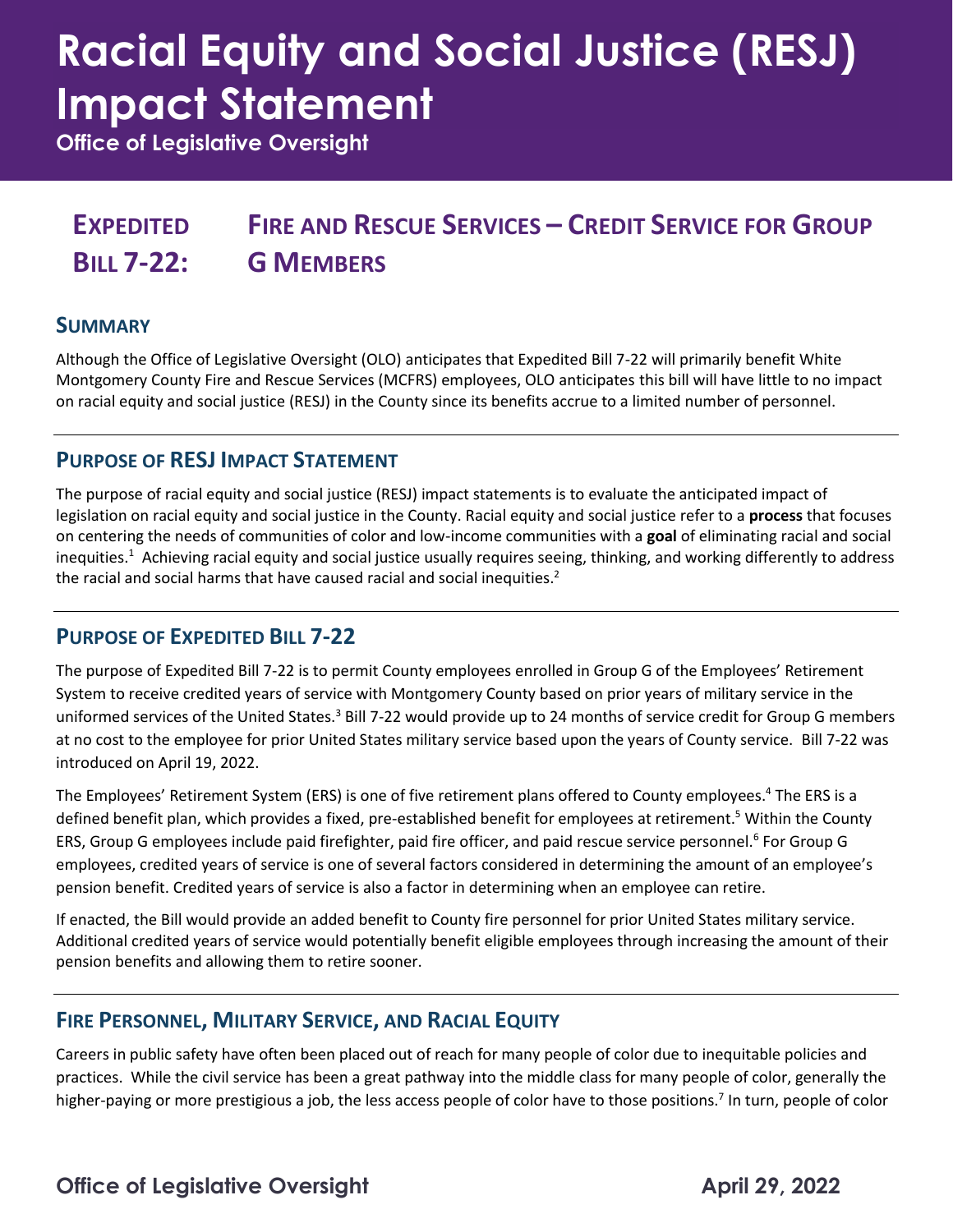# **RESJ Impact Statement Expedited Bill 7-22**

have not been able to land a proportionate share of the higher-paying, higher profile public safety jobs as police officers and firefighters.<sup>8</sup>

Historically, societal beliefs in White supremacy have contributed to the belief that White men were best suited for policing and firefighting because they best demonstrated the traits of manliness, bravery, and nobility.<sup>9</sup> These beliefs extend to perceptions of the prototypical firefighter despite a rich history of Black firefighting heroes that goes back to the early 19th century.<sup>10</sup> Beliefs in White supremacy also led to segregated fire stations in the early 20th century. Researchers note that post segregation, racial discrimination was reinforced through nepotism and cronyism where for applicants who did not have a family legacy of firefighting, (e.g., applicants of color) training and testing became an impermeable barrier for entering the profession while White male recruits often received special mentoring and reduced scrutiny in hiring.<sup>11</sup> Similar exclusions characterized entry into law enforcement professions by gender as well.

Inequitable policies and practices that exclude people of color from public safety professions result in their underrepresentation among police and fire service personnel and the over-representation of White people in these positions. In terms of fire personnel, a review of national data demonstrates these disparities were among civilians age 16 years or older: $^{12, 13}$ 

- 77 percent were White compared to 84.3 percent of firefighters.
- 18 percent were Latinx compared to 11 percent of firefighters.
- 13 percent were Black compared to 8.9 percent of firefighters.
- 6 percent were Asian compared to 2.6 percent of firefighters.

A review of available local data also demonstrates that people of color are under-represented in firefighting professionals in Montgomery County. More specifically, among residents age 16 or older:<sup>14</sup>

- 45 percent were White compared to 76 percent of fire department personnel.
- 18 percent were Latinx compared to 7 percent of fire department personnel.
- 18 percent were Black compared to 10 percent of fire department personnel.
- 16 percent were Asian compared to 2 percent of fire department personnel.

Inequitable policies and practices that disproportionately harm service members of color have also contributed to the over-representation of White people in military service. Black, Indigenous, and other people of color have served in the military since the colonial period, playing a significant role in every major American conflict.<sup>15</sup> Despite their contributions, service members of color have faced racism and discrimination throughout the history of the armed forces.<sup>16</sup> Today, 74 years after the official desegregation of the military, deep-rooted racism persists, with service members of color experiencing harassment, lack of advancement into leadership positions, and unequal discipline, among other forms of racial discrimination.<sup>17, 18</sup>

Census data summarized in Table 1 demonstrates that over-representation of White people among military veterans in the County. Whereas White residents account for 43.4 percent of County residents over the age of 18, they account for 69.0 percent of veterans in the County. Conversely, Asian and Latinx residents are under-represented as veterans, respectively accounting for 15.9 and 18.6 percent of residents, compared to 5.5 and 7.7 percent of veterans.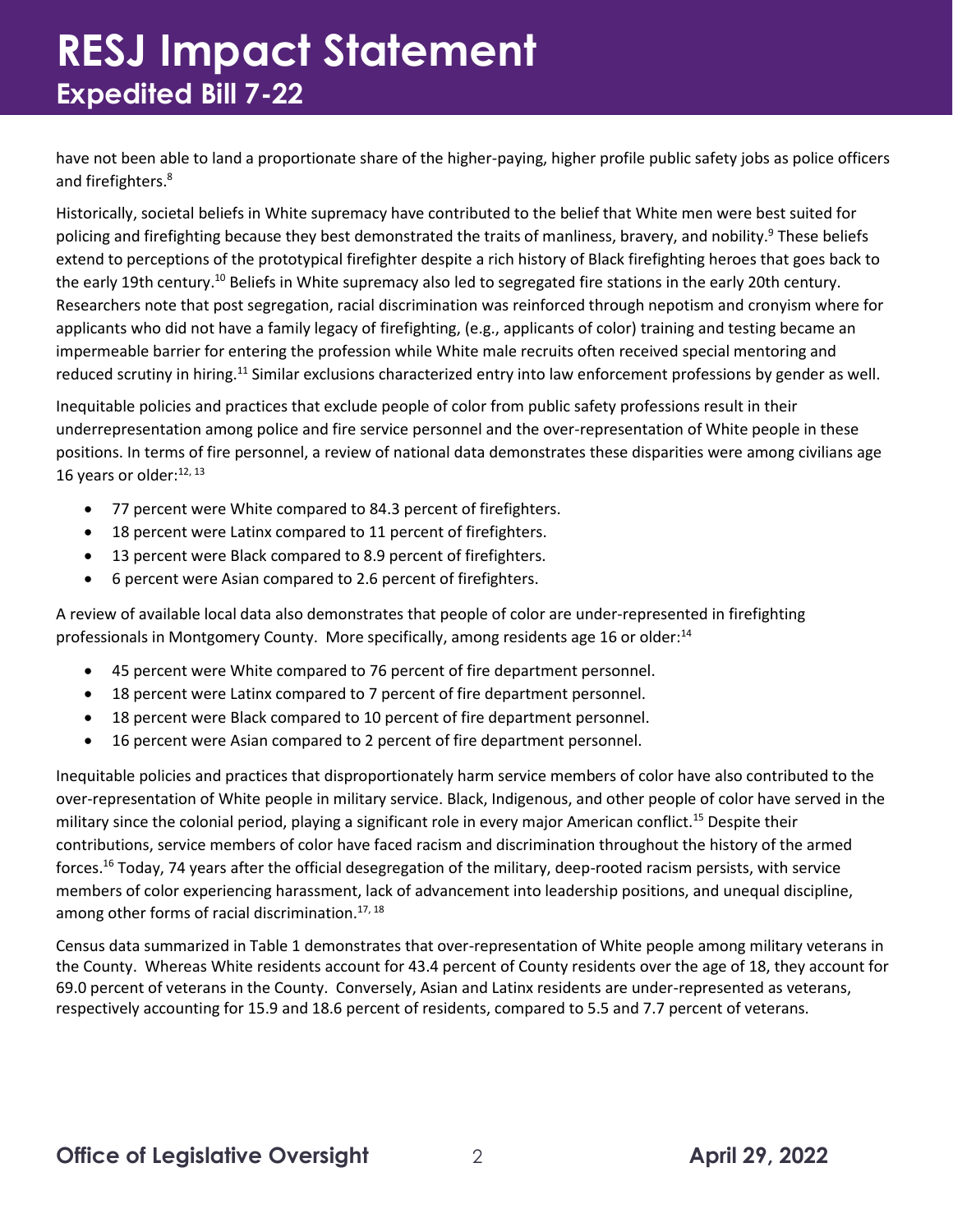# **RESJ Impact Statement Expedited Bill 7-22**

#### **Table 1: Percent of Residents Over 18 and Percent of Veterans by Race and Ethnicity, Montgomery County, Maryland**

| <b>Race/Ethnicity</b>                            | <b>Percent of Montgomery</b>    | <b>Percent of Montgomery</b> |
|--------------------------------------------------|---------------------------------|------------------------------|
|                                                  | <b>County Residents Over 18</b> | <b>County Veterans</b>       |
| White alone                                      | 43.4                            | 69.0                         |
| Black or African American alone                  | 17.7                            | 18.3                         |
| American Indian and Alaska Native alone          | 0.1                             | 0.1                          |
| Asian alone                                      | 15.9                            | 5.5                          |
| Native Hawaiian and Other Pacific Islander alone | 0.0                             | 0.1                          |
| Some other race alone                            | 0.7                             | 2.5                          |
| Two or more races                                | 3.4                             | 4.4                          |
| Hispanic or Latino (of any race)                 | 18.6                            | 7.7                          |

Source: Decennial Census 2020, American Community Survey 2020, Census Bureau.

### **ANTICIPATED RESJ IMPACTS**

The Montgomery County Office of Management and Budget estimates that approximately 175 employees annually would benefit from Expedited Bill 7-22, if enacted.<sup>19</sup> County personnel data demonstrates that Montgomery County Fire and Rescue Services (MCFRS) employees are disproportionately White. Census data also suggests the population of residents with prior military service in Montgomery County (as estimated through veteran status) is disproportionately White. Thus, OLO anticipates that Expedited Bill 7-22 will primarily benefit White MCFRS employees. However, given the limited number of employees that will be impacted and the estimated size of the fiscal impact, OLO anticipates that Expedited Bill 7-22 will have little to no impact on racial equity and social justice in the County.

### **RECOMMENDED AMENDMENTS**

The County's Racial Equity and Social Justice Act requires OLO to consider whether recommended amendments to bills aimed at narrowing racial and social inequities are warranted in developing RESJ impact statements.<sup>20</sup> OLO does not offer recommended amendments for Expedited Bill 7-22, as its limited scope would not address racial and social inequities in the County.

### **CAVEATS**

Two caveats to this racial equity and social justice impact statement should be noted. First, predicting the impact of legislation on racial equity and social justice is a challenging, analytical endeavor due to data limitations, uncertainty, and other factors. Second, this RESJ impact statement is intended to inform the legislative process rather than determine whether the Council should enact legislation. Thus, any conclusion made in this statement does not represent OLO's endorsement of, or objection to, the bill under consideration.